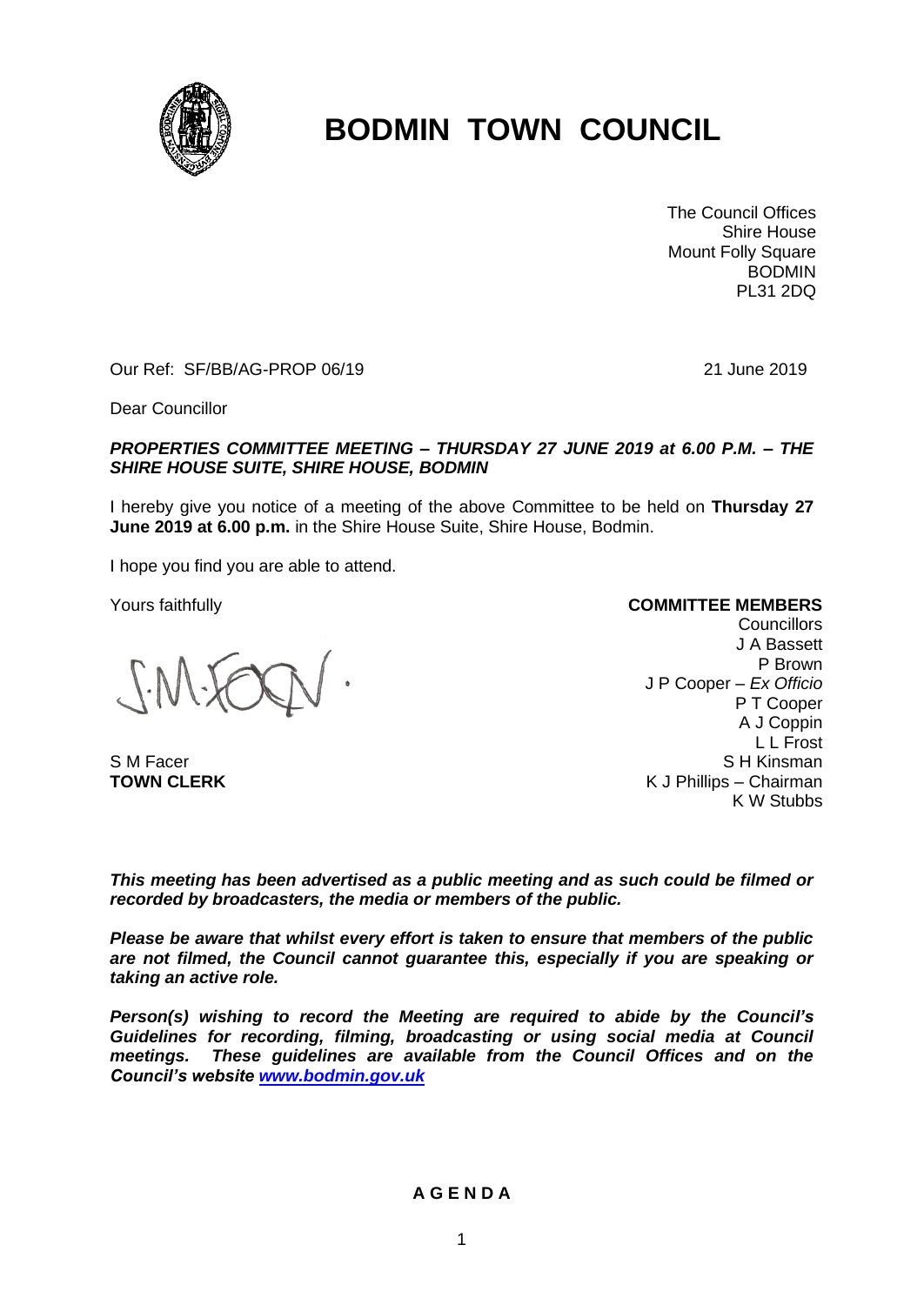## 1. **CHAIRMAN'S ANNOUNCEMENTS AND APOLOGIES**

- 2. Declarations of Interest Members to declare interests in respect of any item on the agenda;
- 3. Election of Vice-Chairman;
- 4. Presentation by Bodmin Youth Football Club update regarding grant funding project to provide new facilities;
- 5. **PUBLIC REPRESENTATION SESSION – An opportunity for local residents to make representations or ask questions relating to items on this agenda**. (Note: a maximum of 15 minutes will be allocated for this session and there will be a time constraint of 5 minutes per speaker);
- 6. To consider and, if approved, adopt the Minutes of the Properties Committee Meeting held on 28 March 2019 (copy enclosed);
- 7. Correspondence, to include:
	- a) Email from local resident regarding allotment provision in Bodmin (copy email enclosed);
	- b) Any item of correspondence that the Chairman considers appropriate;
- 8. Update on the current status of key Council projects (copy report enclosed), to include:
	- a) Skate Park;
	- b) Fair Park Toilets to be considered under item 10 below;
	- c) Site for new cemetery;
	- d) Machinery Shed on hold pending further information;
- 9. Update on additional projects being undertaken, to include:
	- a) Priory Pond pest control;
	- b) Works to Coldharbour football pitch;
- 10. Fair Park toilets, to include:
	- a) To receive report from Parks & Open Spaces Manager (POSM) (copy enclosed);
	- b) RTP Schedule of Works (copy enclosed);
	- c) In light of a) and b) above, to consider and, if appropriate, authorise refurbishment project be progressed through Contracts Finder;
- 11. Proposed use of Narisa Lawn for summer tennis programme POSM to report (copy enclosed);
- 12. Tennis Court redevelopment, to include:
	- a) To receive update on Sports England grant for multi-use ball court facility POSM to report (copy enclosed);
	- b) Landscape design work POSM to report (copy enclosed);
- 13. Buglife conservation initiative (copy report enclosed) to include:
	- a) To consider support of Mud Snail breeding programme;
	- b) To consider proposed Bug Hunt event to be held in Priory Meadow on Friday 16 August 2019;